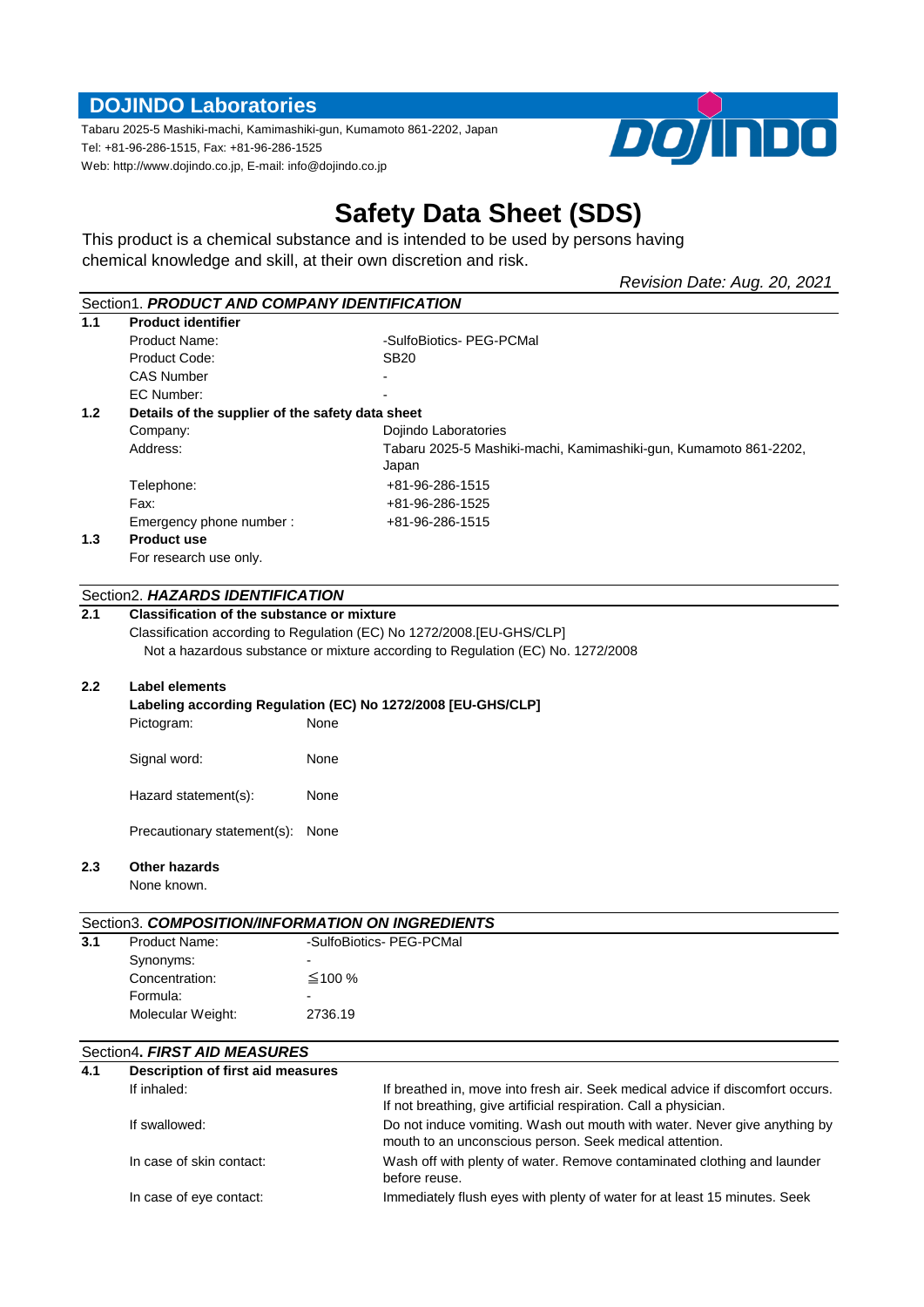## medical attention if irritation occurs.

**4.2 Most important symptoms and effects, both acute and delayed** No information available.

Use extinguishing media appropriate for the surrounding fire.

**5.2 Special hazards arising from the substance or mixture** May emit toxic fumes under fire conditions.

Section5. *FIRE-FIGHTING MEASURES*

**5.1 Extinguishing media**

**4.3 Indication of any immediate medical attention and special treatment needed** No information available.

| 5.3                                          | Special protective equipment for firefighters                                                                                                                                                                  |                                                                                                                                                                                                                                                |  |  |
|----------------------------------------------|----------------------------------------------------------------------------------------------------------------------------------------------------------------------------------------------------------------|------------------------------------------------------------------------------------------------------------------------------------------------------------------------------------------------------------------------------------------------|--|--|
|                                              | Wear self-contained breathing apparatus and full protective clothing if necessary.                                                                                                                             |                                                                                                                                                                                                                                                |  |  |
|                                              | Section6. ACCIDENTAL RELEASE MEASURES                                                                                                                                                                          |                                                                                                                                                                                                                                                |  |  |
| 6.1                                          | Personal precautions, protective equipment and emergency procedures                                                                                                                                            |                                                                                                                                                                                                                                                |  |  |
|                                              | Evacuate personnel to safe areas. Ensure adequate ventilation. Use personal protective equipment. Avoid formation<br>of dust. Avoid breathing dust, vapors, mist or gas. Avoid contact with skin and clothing. |                                                                                                                                                                                                                                                |  |  |
| 6.2                                          | <b>Environmental precautions</b>                                                                                                                                                                               |                                                                                                                                                                                                                                                |  |  |
|                                              | Prevent further leakage. Prevent contamination of drains with product.                                                                                                                                         |                                                                                                                                                                                                                                                |  |  |
| 6.3                                          | Methods and materials for containment and cleaning up                                                                                                                                                          |                                                                                                                                                                                                                                                |  |  |
|                                              | Pick up and collect product in suitable container for disposal.                                                                                                                                                |                                                                                                                                                                                                                                                |  |  |
|                                              | Section7. HANDLING AND STORAGE                                                                                                                                                                                 |                                                                                                                                                                                                                                                |  |  |
| 7.1                                          | <b>Precautions for safe handling</b>                                                                                                                                                                           |                                                                                                                                                                                                                                                |  |  |
|                                              | Avoid contact with skin and eyes. Avoid formation of dust. Avoid breathing dust, vapors, mist or gas. Wear<br>appropriate protective personal equipment. Use only with adequate ventilation.                   |                                                                                                                                                                                                                                                |  |  |
| 7.2                                          | Conditions for safe storage, including any incompatibilities                                                                                                                                                   |                                                                                                                                                                                                                                                |  |  |
|                                              | Keep tightly closed. Protect from light.                                                                                                                                                                       |                                                                                                                                                                                                                                                |  |  |
|                                              | Store in a cool (0-5°C), dark and dry place.                                                                                                                                                                   |                                                                                                                                                                                                                                                |  |  |
|                                              | Section8. EXPOSURE CONTROLS / PERSONAL PROTECTION                                                                                                                                                              |                                                                                                                                                                                                                                                |  |  |
| 8.1                                          | <b>Control parameters</b>                                                                                                                                                                                      |                                                                                                                                                                                                                                                |  |  |
|                                              | Contains no substances with occupational exposure limit values.                                                                                                                                                |                                                                                                                                                                                                                                                |  |  |
| 8.2                                          | <b>Exposure controls</b>                                                                                                                                                                                       |                                                                                                                                                                                                                                                |  |  |
|                                              | <b>Engineering measures</b>                                                                                                                                                                                    |                                                                                                                                                                                                                                                |  |  |
|                                              | Ensure adequate ventilation, especially in confined areas.                                                                                                                                                     |                                                                                                                                                                                                                                                |  |  |
|                                              | <b>Hygiene measures</b>                                                                                                                                                                                        |                                                                                                                                                                                                                                                |  |  |
| Wash hands, forearms and face after handing. |                                                                                                                                                                                                                | Handle in accordance with good industrial hygiene and safety practice. When using, do not eat, drink or smoke.                                                                                                                                 |  |  |
|                                              | <b>Personal protective equipment</b>                                                                                                                                                                           |                                                                                                                                                                                                                                                |  |  |
|                                              | Eye/face protection:                                                                                                                                                                                           | Wear safety glasses with side-shields conforming to European Standard<br>EN166.                                                                                                                                                                |  |  |
|                                              | Hand protection:                                                                                                                                                                                               | Wear protective gloves conforming to EU Directive 89/686/EEC and<br>European Standard EN374. Gloves must be inspected prior to use. Avoid<br>skin contact with product when remove gloves. Dispose of contaminated<br>gloves safely after use. |  |  |
|                                              | Skin and body protection:                                                                                                                                                                                      | Wear laboratory coat or impervious clothing. Choose appropriate body<br>protection according to the amount and concentration of the substance at<br>the work place.                                                                            |  |  |
|                                              | <b>Respiratory protection:</b><br>Wear suitable respiratory equipment in case of inadequate ventilation.                                                                                                       |                                                                                                                                                                                                                                                |  |  |

## Section9. *PHYSICAL AND CHEMICAL PROPERTIES* **Information on basic physical and chemical properties**

| a) Appearance:                              | Slightly yellow to pale yellowish brown powder or<br>solid |
|---------------------------------------------|------------------------------------------------------------|
| b) Odor:                                    | Odorless                                                   |
| c) Odor Threshold:                          | No data available                                          |
| d) pH:                                      | No data available                                          |
| e) Melting point/freezing point:            | No data available                                          |
| f) Initial boiling point and boiling range: | No data available                                          |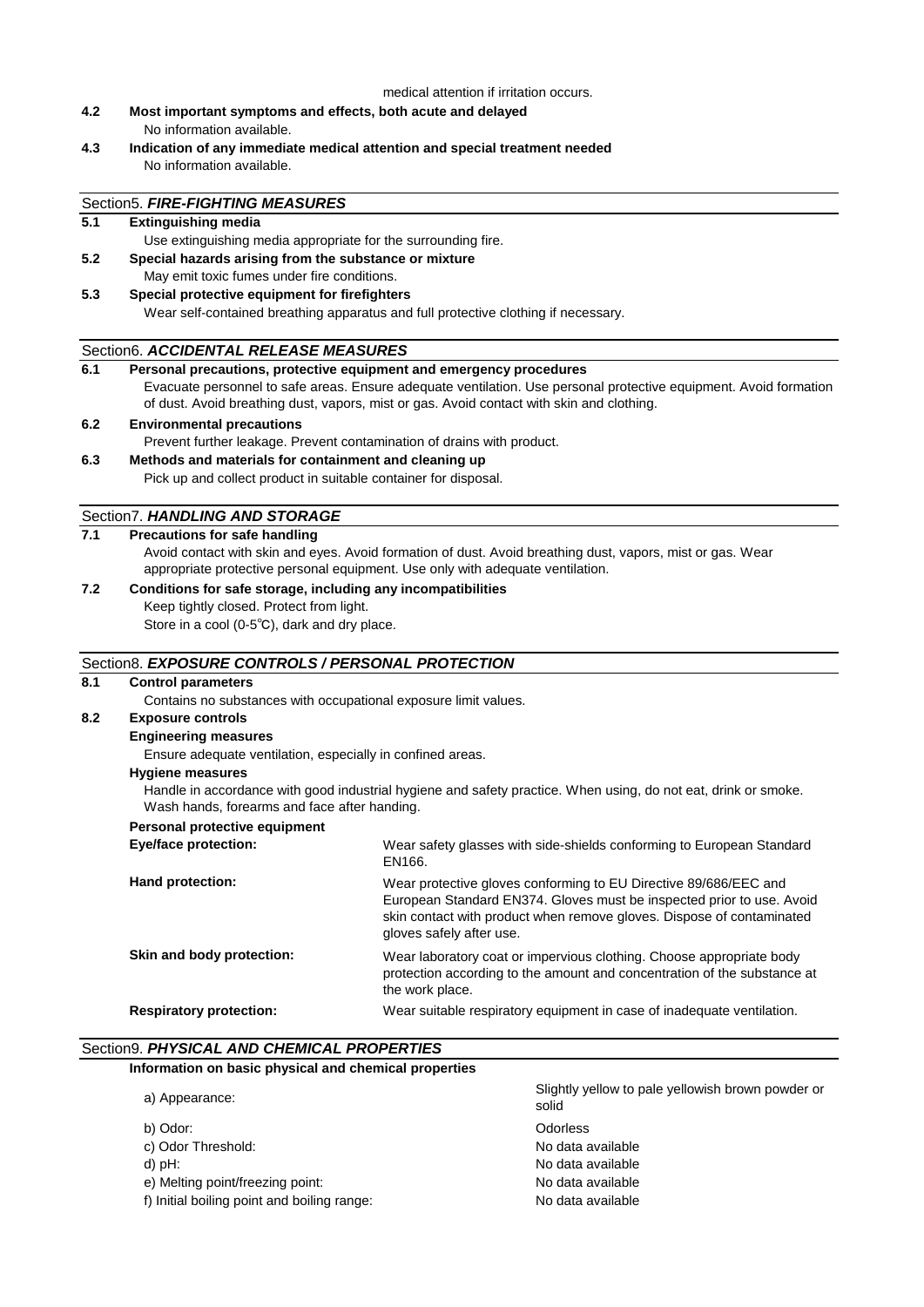| g) Flash point:                                    | No data available |
|----------------------------------------------------|-------------------|
| h) Evaporation rate:                               | No data available |
| i) Flammability (solid, gas):                      | No data available |
| i) Upper / lower flammability or explosive limits: | No data available |
| k) Vapor pressure:                                 | No data available |
| I) Vapor density:                                  | No data available |
| m) Relative density:                               | No data available |
| n) Solubility(ies):                                | No data available |
| o) Partition coefficient: $n$ -octanol / water:    | No data available |
| p) Auto-ignition temperature:                      | No data available |
| q) Decomposition temperature:                      | No data available |
| r) Viscosity:                                      | No data available |
| s) Explosive properties:                           | No data available |
| t) Oxidizing properties:                           | No data available |
|                                                    |                   |

# *Section10. STABILITY AND REACTIVITY*

# **Stability and reactivity**

Reactivity: Stable Possibility of hazardous reactions: No data available Conditions to avoid: The Conditions of avoid: The Heat, sunlight, high temperature Hazardous decomposition products:

Chemical stability: Stable at a cool (0-5℃), dark and dry place. Incompatible materials: Strong oxidizing agents, strong acids and bases When decomposed, it may emit toxic fumes of carbon monoxide, carbon dioxide and nitrogen oxides.

# Section11. *TOXICOLOGICAL INFORMATION*

| 11.1 | Information on toxicological effects   |                                                                                                                                                              |                                                                  |  |  |
|------|----------------------------------------|--------------------------------------------------------------------------------------------------------------------------------------------------------------|------------------------------------------------------------------|--|--|
|      | a) Acute toxicity:                     |                                                                                                                                                              | No data available                                                |  |  |
|      | b) Skin corrosion / irritation:        |                                                                                                                                                              | No data available                                                |  |  |
|      | c) Serious eye damage/eye irritation:  |                                                                                                                                                              | No data available                                                |  |  |
|      | d) Carcinogenicity:                    |                                                                                                                                                              |                                                                  |  |  |
|      |                                        | No component of this product present at levels greater than or equal to 0.1% is identified<br>as a possible, probable or confirmed human carcinogen by IARC. |                                                                  |  |  |
|      | e) Reproductive toxicity:              |                                                                                                                                                              | No data available                                                |  |  |
|      | f) $STOT - SE$ :                       |                                                                                                                                                              | No data available                                                |  |  |
|      | $q)$ STOT - RE:                        |                                                                                                                                                              | No data available                                                |  |  |
|      | h) Aspiration hazard:                  |                                                                                                                                                              | No data available                                                |  |  |
| 11.2 | <b>Potential health effects</b>        |                                                                                                                                                              |                                                                  |  |  |
|      | Ingestion:                             |                                                                                                                                                              | May be harmful if swallowed.                                     |  |  |
|      | Inhalation:                            |                                                                                                                                                              | May be harmful if inhaled. Causes respiratory tract irritation.  |  |  |
|      | Skin:                                  |                                                                                                                                                              | May be harmful if absorbed through skin. Causes skin irritation. |  |  |
|      | Eyes:                                  |                                                                                                                                                              | Causes serious eye irritation.                                   |  |  |
| 11.3 | <b>Additional Information</b>          |                                                                                                                                                              |                                                                  |  |  |
|      | No additional information is available |                                                                                                                                                              |                                                                  |  |  |

# Section12. *ECOLOGICAL INFORMATION*

| 12.1 | <b>Ecotoxicity</b>                        |
|------|-------------------------------------------|
|      | No data available                         |
| 12.2 | Persistence and degradability             |
|      | No data available                         |
| 12.3 | <b>Bioaccumulative potential</b>          |
|      | No data available                         |
| 12.4 | <b>Mobility in soil</b>                   |
|      | No data available                         |
| 12.5 | <b>Results of PBT and vPvB assessment</b> |
|      | No data available                         |
|      |                                           |
|      | Continuity DICDOCAL CONCIDED ATIONS       |

# Section13. *DISPOSAL CONSIDERATIONS*

# **Waste treatment methods**

# **Product**

Contact a licensed professional waste disposal service to dispose of this material. Dispose of in accordance with